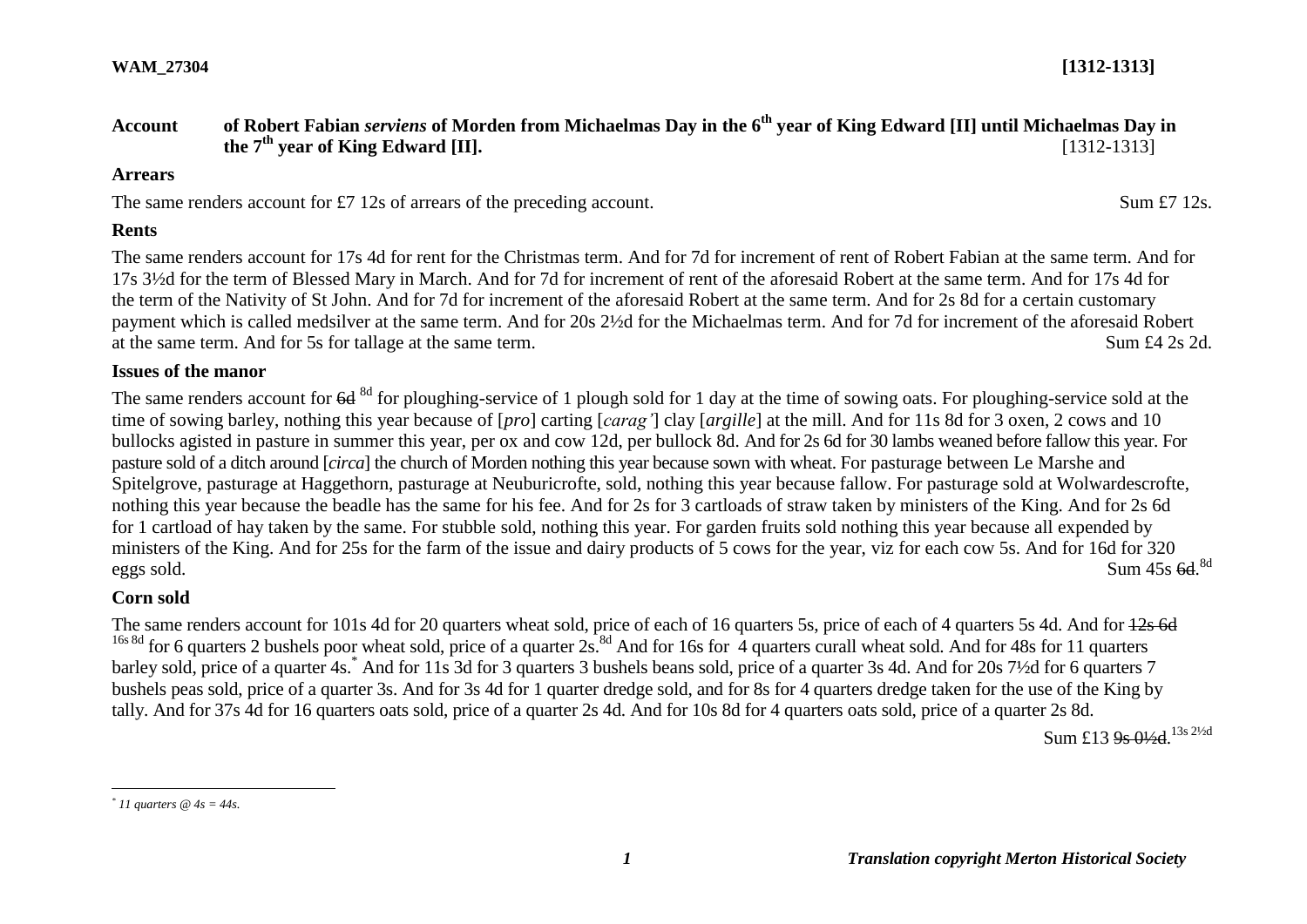## **Livestock sold**

The same renders account for 13s for 1 ox sold. And for 9s 4d for 28 geese sold, price of each 4d. And for 5s for 60 chickens sold. And for 2s 6d for the hide sold of 1 cow dead of murrain in winter. And for 16d for the hide sold of 1 bullock dead of murrain. And for 4d for the hide sold of 1 yearling dead of murrain. Sum 31s 6d.

#### **Fines and profits**

The same renders account for 6s  $\frac{1}{4}$  and the Court on the Friday before Christmas. And for 15s  $\frac{1}{4}$  for the Court and View on the Thursday before the feast of St John the Baptist. Sum  $21s$   $2d$ <sup>7d</sup>

#### **Foreign receipts**

The same renders account for £4 3s 1d received from the reeve of Aldenham in that the mill was made there by 1 tally. Sum £4 3s 1d.

#### **Sold at the audit**

The same answers for 59s 6d for things sold at the audit. Sum 59s 6d.

#### **Sum total of receipts £37 8s 8½d.**

## **Expenses**

#### **Acquittances**

In acquittance of rent of John Huberd beadle for the year 2s. In acquittance of tallage of the same 4¼d. In acquittance of the same for a certain customary payment which is called medsilver 2d. In allowance made to the *serviens* for hay, straw and dredge taken for the King's use 12s 6d by  $tally.$  Sum  $15s \frac{0}{4}d$ .<sup>2s 6<sup>1/4d</sup>.</sup>

## **Rent paid**

In rent paid to W de Kenardele for the year 4s. Sum 4s.

### **Cost of ploughs**

In 3 sheaves steel bought 2s 5½d. In 6 pieces of iron bought 18d. In applying the aforesaid iron and steel 3s 11½d. In 4 plough feet bought 12d.<sup>10d</sup> In timber bought for ploughs 2s. In 1 pair of wheels bought for a plough 7d. In shoeing 4 draught horses in preparation for harvest 6d.

 $Sum$   $\frac{12s}{11s}$   $10d$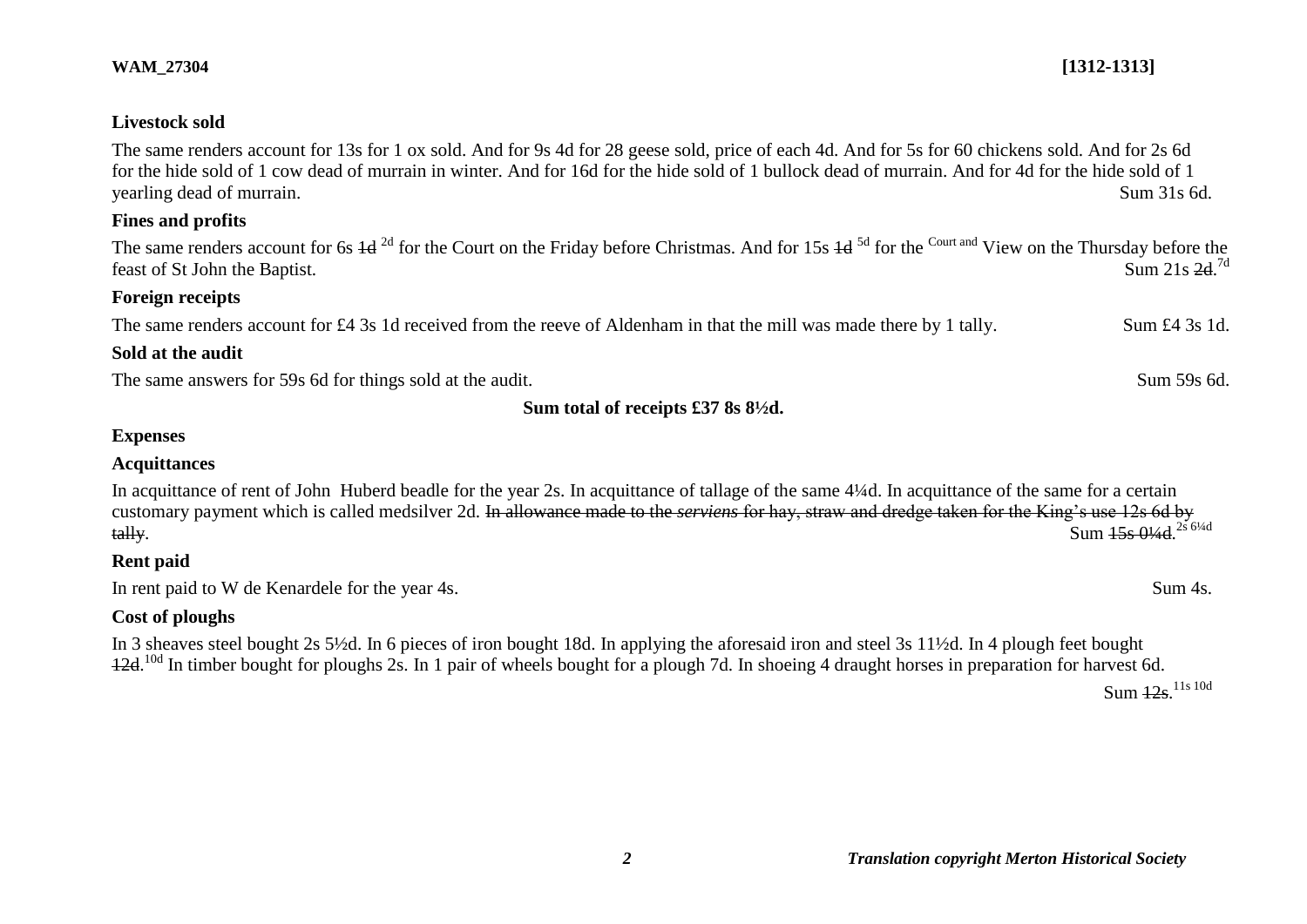# **WAM\_27304 [1312-1313]**

#### **Cost of carts**

In 1 pair of untyred wheels bought for marling 2s  $\frac{1}{4}$ . In 1 cart bought in preparation for harvest with all equipment 4s. In 1 pair of frets bought and fitted 2d. In 2 axles bought and fitted 6d. In 20 clouts with nails bought for carts 20d. In grease bought for carts 6d. In white-tawing the hide of 1 draught horse dead of murrain 7d. In 1 saddle with saddle-pad bought 9d. In 2 collars bought 12d. In 1 pair traces bought 5d. In 2 hemp ropes measuring 20 fathoms bought for carts 16d. In shoeing 2 carthorses for the year 18d. Sum  $14s$  6d  $5d$ 

#### **Mill costs**

In stipend of 1 carpenter making 1 new watermill for 13 weeks, 34s 8d, taking per week 2s 8d, by the hand of the reeve of Aldenham. In stipend of 1 carpenter for the same for 8 weeks, 16s. In stipend of the same for the same for 3 weeks, 5s. In stipend of 1 carpenter for the same for 9 weeks, 15s taking per week  $\ddot{u}$  <sup>†</sup> 20d. In stipend of 1 carpenter for the same for 3 weeks, 5s. In stipend of 2 sawyers sawing timber for the same for 17 days, 12s 9d, taking per day 9d. In expenses of 75 men with their 45 carts carting the same mill from Aldenham as far as Chelsea [*Chelcheuth*] for 2 days: in bread baked 6 bushels wheat; in bread bought 3s 4d; in ale bought 9s; in fish bought the first day 3s; in cheese bought 5d; in meat bought the other day 7s 6d; in cheese bought 5d; in candles bought for 2 nights 4d. In carrying the aforesaid mill beyond the water at Chelsea 16d. In carting the aforesaid mill from Battersea as far as Morden by piece-work 15s, 1 quarter oats by agreement. In stipend of 2 carpenters making the said mill house and putting up [*ponend*] the same mill for 3 weeks 15s 6d. In stipend of 1 carpenter for making anew the outlets and removing/moving back [*removent'*] the whole [*tottu*] mill for 4 weeks, 7s 8d, taking per week 2s minus in total 4d. In stipend of 8 sawyers hired for 3 weeks and 2 sawyers for 2 weeks sawing timber for the same mill, 56s, each taking per week 2s. In 1 tree-trunk bought for boards at the bay [*le Bay*] of the mill 6s 8d. In 1 oak bought for boards for the waterwall [*waterwow*] 3s. In 1 oak bought for boards for the hurst [*le huist*] of the mill 3s. In timber bought for the shovels [les schofeles] and starts<sup>‡</sup> [stertes] of the mill 2s 6d. In 400 large nails bought for the mill bay 5s 4d. In 1 pair cogs and rungs bought 8d. In 1 pair trundle-wheels bought 12d. In 1 waterwheel made by piece-work 2s 6d. In 1 millstone bought 60s. In 'God's penny' [*argento Dei*] 1d. In 'drink-money' [*beveragium*] 4d. In wharfage 1½d. In pontage 2d. In carrying the same by water 18d. In lifting the same in a boat [*batillo*] and carting from London as far as Morden 2s 6d. In piercing [*perforand*] the same and placing it in the boat <sup>the mill</sup> 2s. In steel bought for repairing mill-bills with fitting the same 13d. In sharpening bills for 3 terms 3d. In repairing and lengthening the mill-spindle 12d. In 1 new piece of brass [*erea*] bought for the mill 7s. In 1000 laths bought for the mill house 2s. In 1500 lathnails bought 13½d, and the rest of old nails. In 250 studnails [*stantisnayl*] bought 7½d. In plastering the wall [*pariet'*] of the same house by piece-work 3s. In roofing the same by piece-work 4s, 1 bushel wheat by agreement. In stipend of 1 rammer ramming [*ramator' ramnaitt'*] the bed [*lect'*]<sup>§</sup> of the mill for 3 <del>days</del> <sup>weeks</sup> 4s 6d, and the rest by labour-service of the vill. In expenses of 14 customary tenants of the vill cleaning the mill pond by custom for 2 days 3s 6d. In 1 iron band bought for binding the head [*ad capud*] of the waterwheel 8d. Sum £16  $8s$   $0\frac{1}{2}$ d <sup>7s 9d</sup>

*<sup>†</sup> erased?*

*<sup>‡</sup> starts [*stertes*]: inner section of waterwheel bucket.*

*<sup>§</sup> 'presumably horizontal beams used as a baseplate for the [water-]wall'. J Langdon* Mills in the Medieval Economy *(2004) p.88 note 94*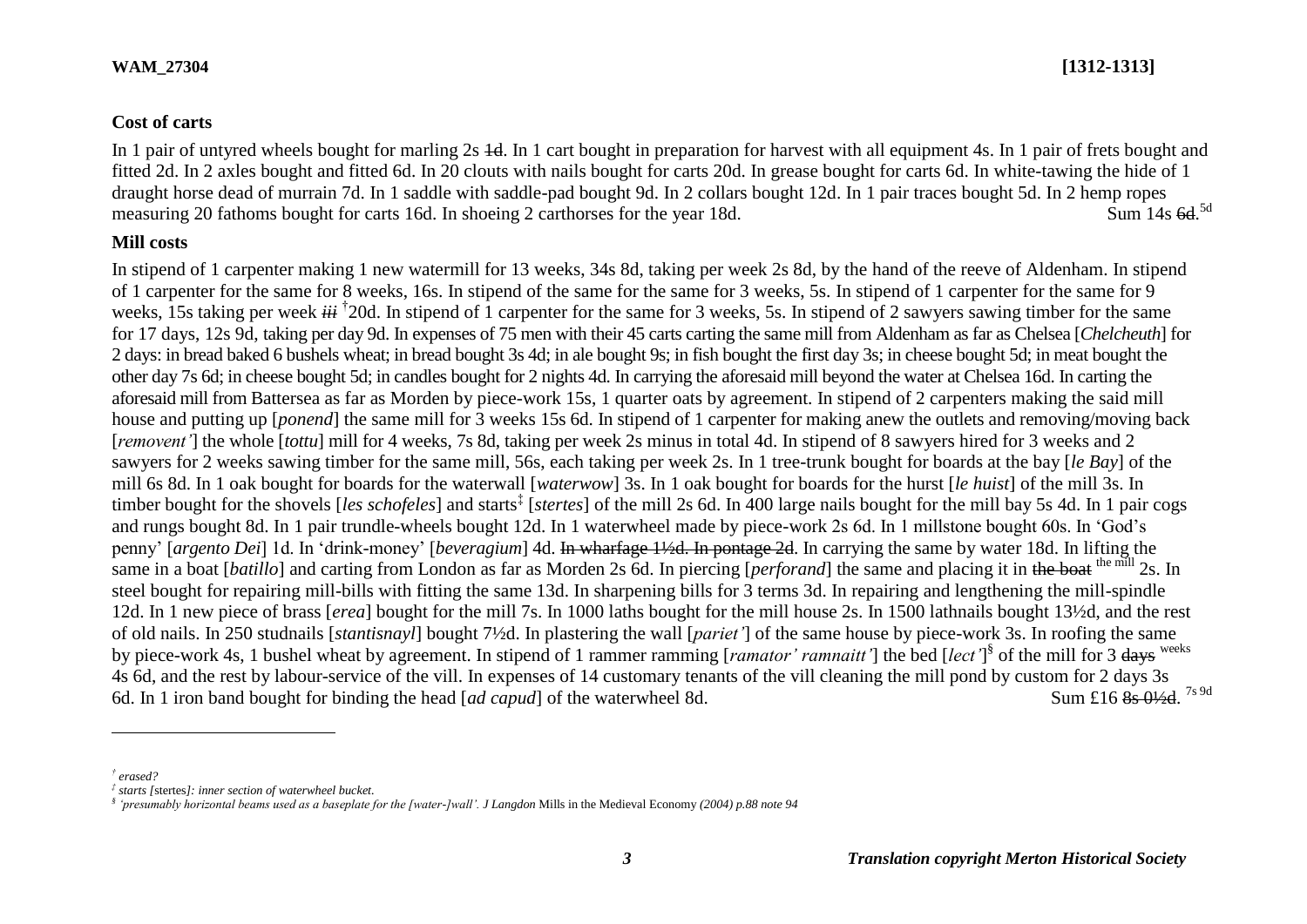### **WAM\_27304 [1312-1313]**

#### **Building costs**

In stipend of 1 roofer with his mate roofing the solar and cart-house for 5 days 22½d, taking per day 4½d. In stipend of 1 carpenter putting up ceilings [*sellos*] and stanchions [*stantiscias*] and covering with laths [*lattant*] 2 ends [*capita*] of the small barn for 10 days 3s 9d, taking per day 4½d. In 400 laths bought for the same 12d. In 800 lathnails bought for the same 6d. In stipend of 1 roofer with his mate roofing the great barn for

12 days 7s, taking per day 7d. In withies bought for the same 2d. Sum 14s 3½d.

## **Mowing and hoeing**

In stipend of 40<sup>30</sup> men hoeing corn as if for 1 day 3s 4d. <sup>2s 6d</sup> In cheese bought for the use of mowing meadows 3d, because the dairy at farm. In mowing 2 acres meadow 10d. In mowing the meadow of Eylond 14d. Sum  $\frac{5s}{9}$  7d  $^{4s}$  9d

### **Harvest costs**

In fish bought for the use of 24 men reaping at 2 dry boonworks by custom in harvest 14d. And they reaped 16 acres wheat. In fish bought for the use of 72 men reaping with the household servants at 2 boonworks, 78 men at the third boonwork with the same servants 2s 8d. In meat bought for the same 10s. In ale bought for the same 13s 4d. In cheese bought for the same 2s 8d. And they reaped 61 acres wheat, 36 acres oats. And note that [customary] labourers reaped 48 acres oats. In reaping and binding 16 acres barley, 3 acres beans, 6 acres mixed beans and peas, 8 acres peas, 2 acres vetches by piece-work 17s 6d, <sup>14s 7d</sup> per acre 6d.<sup>5d</sup> And so they have a gain [*avantagium*] of 3 acres wheat, ½ acre beans <sup>and 1</sup>½ acre peas. In ale bought for the use of brother Robert de Beby bailiff for 2 comings, Roger atte Donne *serviens* for 3 comings, Robert the *serviens*, the beadle and dairy worker from the feast of St Peter ad Vincula until Michaelmas for 8½ weeks, 1 reap-reeve and 1 stacker for 5 weeks, 6s. In meat bought 6s 8d. In fish bought for the same 2s 8d. In cheese bought for the same 15d. In expenses of the 6 aforesaid, 6 household servants and 1 smith for 'harvest goose'  $19\frac{1}{2}d$ . In candles bought in harvest 6d.<sup>4d</sup>  $\frac{41}{3}$  Sum  $\frac{41}{3}$   $\frac{0\frac{1}{2}d}{3}$ .

## **Petty expenses**

In 4<sup>3</sup> bushels salt bought 18d.<sup>13½d</sup> In expenses of 12 household servants for Christmas and Easter Days 3s. In drying 2 quarters oats and making into oatmeal 4d. In expenses of 20 men with their 10 ploughs ploughing a boonwork [*arant' p'car'*] for 1 day at the time of winter sowing, Roger atte Donne the *serviens*, his lad, Robert the *serviens*, his lad, the beadle and the dairy worker 3s 3d. In expenses of the same ploughing a boonwork for 1 day at the time of Lenten sowing, the others as above [*aliorum ut sup'*] and 9 household servants 4s 4d. 3s In felling and fetching 1 oak in the wood of Penge for firewood 8d. Sum 13s 1d 11s 11/2d

### **Fee of the** *Serviens*

In fee of Roger atte Donne *serviens* for the year 13s 4d by tally. Sum 13s 4d.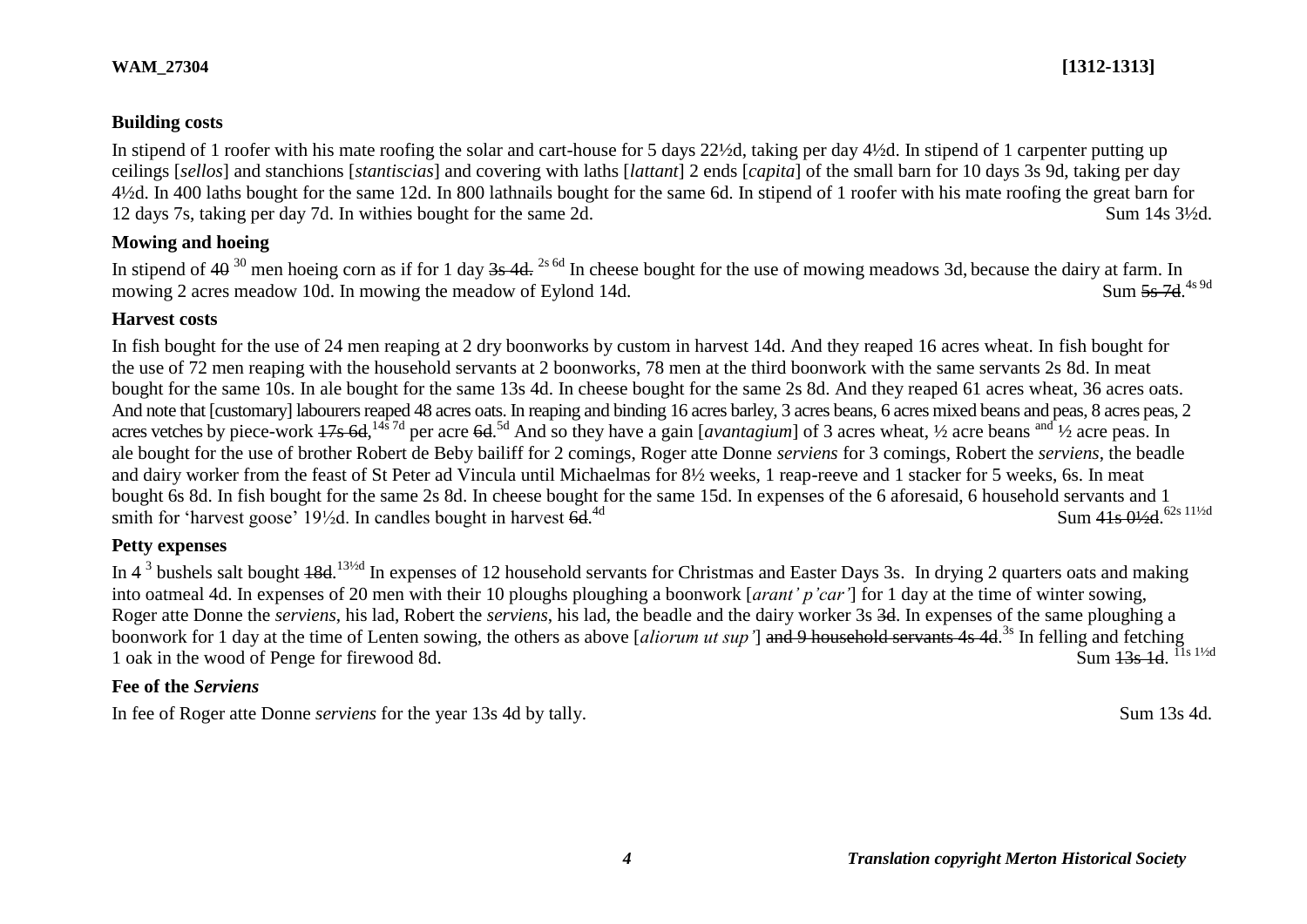## **Stipends**

In stipend of Robert the *serviens* for the year 13s 4d. In stipend of 4 servant ploughmen, 1 carter and 1 shepherd for the same period 27s. In stipend of 1 dairy worker for the same period 3s 6d. In stipend of 1 cowman for the same period 2s 6d. In stipend of 1 reap-reeve and 1 stacker in harvest 6s. Sum 52s 4d.

# **Threshing**

In threshing 75 quarters 2 bushels wheat, 7½ quarters mixstillio, 15s 3¾d, viz 9 bushels for 2½d. In threshing 20 quarters 3 bushels barley, 7 quarters beans, 10½ quarters peas 4s 2½d, viz 9 bushels for 1½d. In threshing 5 quarters dredge 5¾d, viz 9 bushels for 1¼d. In threshing 80 quarters oats 5s 11d, viz 9 bushels for 1d. In winnowing half the total of the said corn by piece-work 22¾d, viz 4 quarters per 9 bushels for 1d.

## **Corn bought**

In 3 quarters ½ bushel wheat bought for household expenses in harvest and for the *serviens*' livery <del>16s 3d</del>, <sup>15s 3¼d</sup> price of a quarter 5s 4d. In ½ quarter vetches bought for seed 20d. Sum  $18s$ . <sup>16s 1134d</sup>

# **Livestock bought**

In 1 ox bought 15s. In 1 ox bought 14s. Sum 29s.

# **Expenses of visitors**

In expenses making the Extent 2s 7d.<sup>\*\*</sup> In expenses of brothers H de Byrcheston and Robert de Beby for superintending the state of the manor 16½d by tally. In expenses of brother Robert de Beby the bailiff 3s 0½d by 2 tallies. In expenses of W Byschop 15d by tally. Sum 8s 3d.

# **Deliveries**

Also delivered to brother Philip de Sutton 60s by tally. Sum 60s. Sum 60s.

**Sum of all expenses and deliveries** £33 16<sup>1</sup>/<sub>4</sub>d. And so he owes £4 7s 4<sup>1</sup>/<sub>4</sub>d.

Of which allowed to the same for the surcharge of wheat, barley, peas and dredge and other such disallowances 20s.<sup>††</sup>

And so he owes 67s 4¼d. Also allowed to the same 7s 4¼d by grace of the auditors of the account. And so he owes 60s.

Sum 27s 9¾d.

 $\overline{a}$ *\*\* The 1312 Extent is CUL Kk 5.29.*

*<sup>††</sup> The serviens had been charged at the audit for the difference between stated yield and the actual quantity threshed.*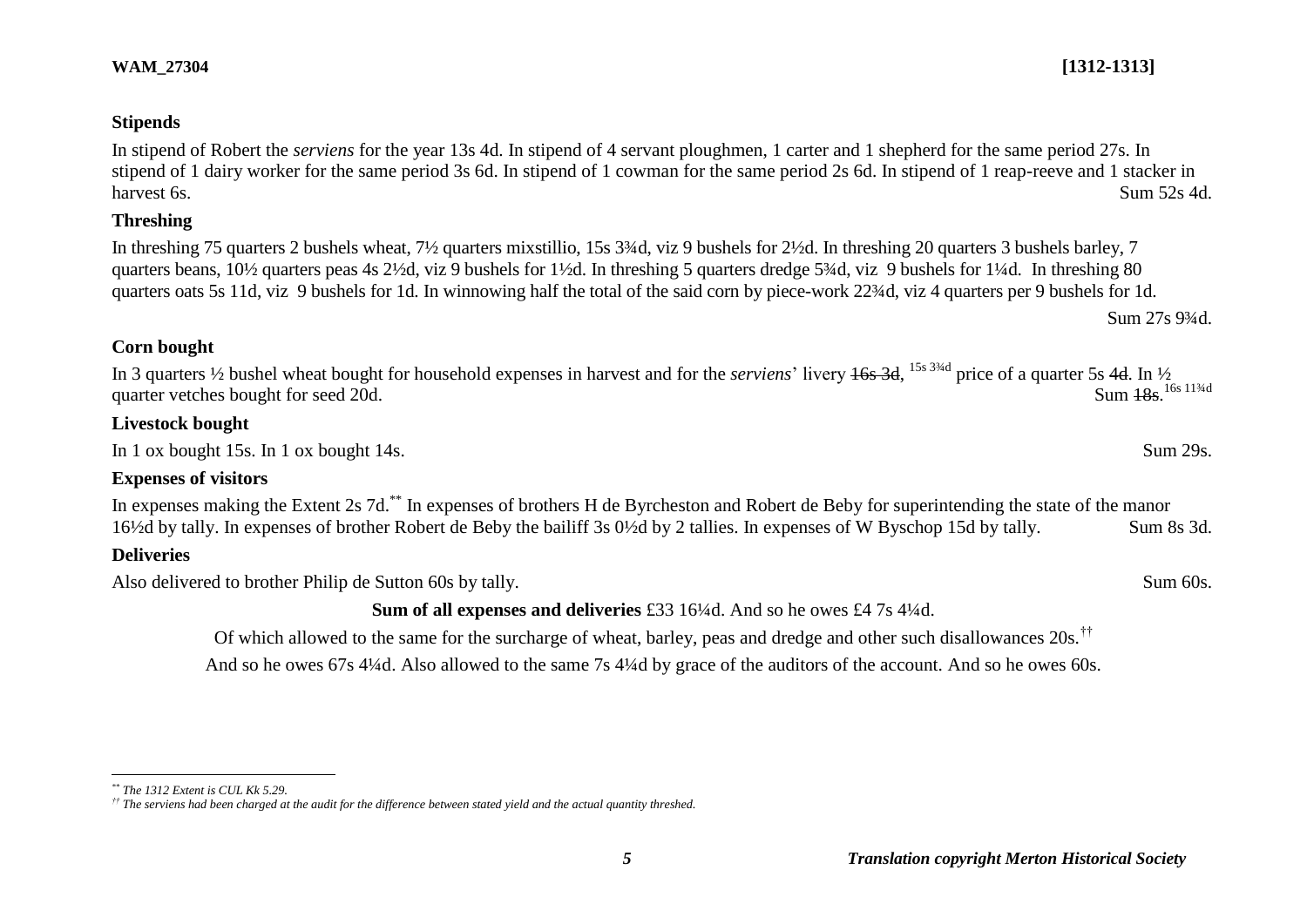### *DORSE*

# **Issues of the Grange**

| Wheat                       | The same renders account for 50 quarters wheat, 19 quarters curall of the same threshed by piece-work by 1 tally. And for 6 quarters 2                                                                                                                                                                                                                                                                                                                                                                                                                                                                                                                                                                                                                                                                                                                                                                                                                                                                                                                                                                                  |
|-----------------------------|-------------------------------------------------------------------------------------------------------------------------------------------------------------------------------------------------------------------------------------------------------------------------------------------------------------------------------------------------------------------------------------------------------------------------------------------------------------------------------------------------------------------------------------------------------------------------------------------------------------------------------------------------------------------------------------------------------------------------------------------------------------------------------------------------------------------------------------------------------------------------------------------------------------------------------------------------------------------------------------------------------------------------------------------------------------------------------------------------------------------------|
| at 3 times the<br>grain     | bushels poor [debil] wheat threshed by piece-work by the same tally. And for 3 quarters 1/2 bushel of purchase. And for 4 quarters 5<br>bushels wheat of issue at the audit as/so that [ut] he answers for 3 times the grain. <sup>‡‡</sup> Sum 78 quarters 2½ bushels. 82 quarters 7½ bushels.                                                                                                                                                                                                                                                                                                                                                                                                                                                                                                                                                                                                                                                                                                                                                                                                                         |
| Of which                    | In sowing over 80 acres, 20 quarters by tally, viz over the acre 2 bushels. In customary payment to the sower 1 bushel. In household<br>expenses in harvest 1/2 quarter. In expenses as regards harvest boonworks 1 quarter 1 bushel. In livery of Robert the <i>serviens</i> from<br>Michaelmas until the feast of St Peter ad Vincula for 43½ weeks 5 quarters 3½ bushels taking per week 1 bushel. In making maslin for<br>servants' livery 14 <sup>12</sup> quarters curall. In expenses as regards carting the mill from Aldenham as far as Chelsea [ <i>Chelcheuth</i> ] 6 bushels. In<br>roofing the mill house 1 bushel by agreement. In expenses as regards the mill to use the bridge [ad pon'usuand] 1/2 quarter curall. In<br>expenses making the Extent <sup>§§</sup> 1 bushel. In expenses of brother Robert de Beby bailiff 1 bushel by tally. Also delivered to brother Gwydo 4<br>quarters 6 bushels. In sale 20 quarters wheat, 6 quarters 2 bushels poor wheat, 4 quarters curall. In sale at the audit 5 quarters 3 bushels<br>wheat, 4 bushels curall, for 28s 2½d. Sum as above. And it balances. |
| <b>Mixstillio &amp; Rye</b> | The same renders account for 7½ quarters mixstillio threshed by piece-work by tally. And for 4 quarters rye received from the reeve of                                                                                                                                                                                                                                                                                                                                                                                                                                                                                                                                                                                                                                                                                                                                                                                                                                                                                                                                                                                  |
| 4½ bushels more             | Echelford by tally.                                                                                                                                                                                                                                                                                                                                                                                                                                                                                                                                                                                                                                                                                                                                                                                                                                                                                                                                                                                                                                                                                                     |
| than 3-fold                 | Sum 11 <sup>1</sup> / <sub>2</sub> quarters. And all accounted in making maslin for servants' livery. And none remains.                                                                                                                                                                                                                                                                                                                                                                                                                                                                                                                                                                                                                                                                                                                                                                                                                                                                                                                                                                                                 |

- **Barley**  3-fold The same renders account for 20 quarters 3 bushels barley threshed by piece-work by tally. And for 2 quarters 7 bushels of issue at the audit as he answered at 3-fold.
- Of which In sowing over 16 acres, 8 quarters by tally. In customary payment to the sower 1 bushel. In making maslin for servants' livery 1 quarter 2 bushels. In sale 11 quarters. In sale at the audit 2 quarters 7 bushels, for 11s 6d. Sum as above. And it balances.

**Beans** 3-fold The same renders account for 7 quarter beans threshed by piece-work by 1 tally.

minus 4 bushels

Of which In planting over  $3\frac{1}{2}$  acres, 2 quarters 1 bushel by tally, viz over the acre 5 bushels minus in total  $\frac{1}{2}$  bushel. In mixing with peas for seed 1½ quarters. In sale 3 quarters 3 bushels. Sum as above. And it balances.

 $\overline{a}$ *‡‡ The serviens was charged at the audit for the difference between stated yield and the actual quantity threshed, but this was later allowed to him.* 

*<sup>§§</sup> The 1312 Extent is CUL Kk 5.29.*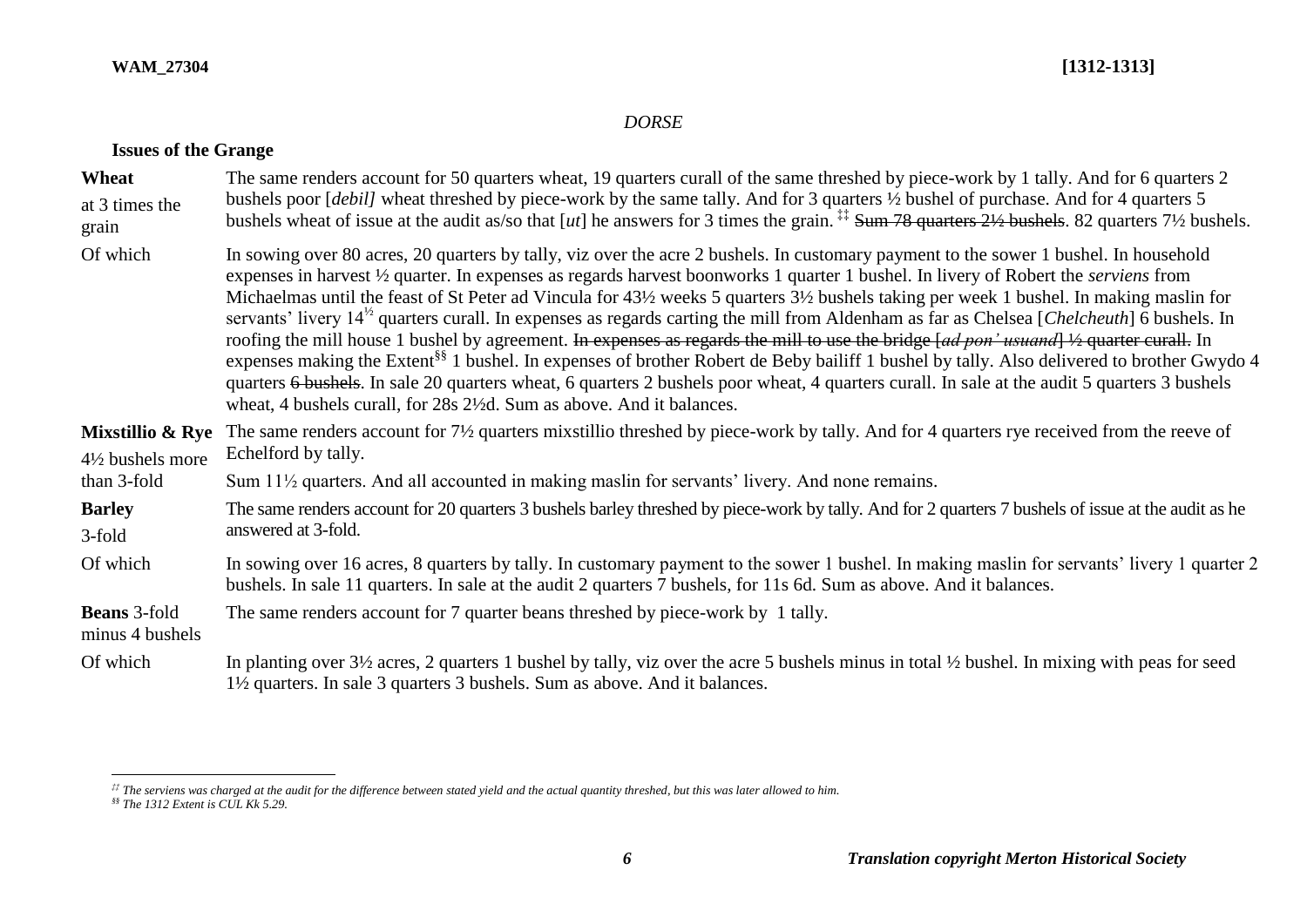$\overline{a}$ 

## **WAM\_27304 [1312-1313]**

| Beans & peas<br>mixed                               | The same renders account for 1½ quarters beans, 1½ quarters peas mixed for seed. And all accounted in sowing over 6 acres by tally. And<br>none remains.                                                                                                                                                                                                                                                                                                                                                                                                                                                                                                                                                                                                                                                                                                                                                                                                                                                                                                                                                                                                                     |
|-----------------------------------------------------|------------------------------------------------------------------------------------------------------------------------------------------------------------------------------------------------------------------------------------------------------------------------------------------------------------------------------------------------------------------------------------------------------------------------------------------------------------------------------------------------------------------------------------------------------------------------------------------------------------------------------------------------------------------------------------------------------------------------------------------------------------------------------------------------------------------------------------------------------------------------------------------------------------------------------------------------------------------------------------------------------------------------------------------------------------------------------------------------------------------------------------------------------------------------------|
| Peas 3-fold                                         | The same renders account for $10\frac{1}{2}$ quarters peas threshed by piece-work by 1 tally. And for $1\frac{1}{2}$ quarters of issue at the audit.                                                                                                                                                                                                                                                                                                                                                                                                                                                                                                                                                                                                                                                                                                                                                                                                                                                                                                                                                                                                                         |
| Of which                                            | In sowing over 8½ acres, 2 quarters 1 bushel, viz over the acre 2 bushels. In mixing with beans for seed 1½ quarters. In sale 6 quarters 7<br>bushels. In sale at the audit 1 <sup>1</sup> / <sub>2</sub> quarters for 4s 6d. Sum as above. And it balances.                                                                                                                                                                                                                                                                                                                                                                                                                                                                                                                                                                                                                                                                                                                                                                                                                                                                                                                 |
| <b>Vetches</b>                                      | The same renders account for $\frac{1}{2}$ quarter vetches of purchase. And all accounted in sowing over 2 acres by tally. And none remains.                                                                                                                                                                                                                                                                                                                                                                                                                                                                                                                                                                                                                                                                                                                                                                                                                                                                                                                                                                                                                                 |
| <b>Dredge</b><br>$2\frac{1}{2}$<br>times the grain. | The same renders account for 5 quarters dredge threshed by piece-work by 1 tally. And for 1 quarter 2 bushels of issue at the [audit] as/so<br>that [ut] he answers for $2\frac{1}{2}$ times the grain [scdm g'nu'].                                                                                                                                                                                                                                                                                                                                                                                                                                                                                                                                                                                                                                                                                                                                                                                                                                                                                                                                                         |
| Of which                                            | Also taken by the King's ministers 4 quarters by tally. In sale 1 quarter. In sale at the audit 1 quarter 2 bushels for 4s 2d. And none<br>remains.                                                                                                                                                                                                                                                                                                                                                                                                                                                                                                                                                                                                                                                                                                                                                                                                                                                                                                                                                                                                                          |
| <b>Oats</b> 2-fold, 2<br>quarters more              | The same renders account for 80 quarters oats threshed by piece-work by 1 tally. And for 11 quarters 3 bushels estimated in 544 sheaves<br>for ox fodder, viz for 6 sheaves 1 bushel by tally but minus in total 2 sheaves. And for 5 bushels estimated in 30 sheaves for calf fodder by<br>tally. And for 21/2 quarters received from the reeve of Aldenham by tally. Sum 941/2 quarters. <sup>941/2</sup> quarters 7bushels***                                                                                                                                                                                                                                                                                                                                                                                                                                                                                                                                                                                                                                                                                                                                             |
| Of which                                            | In sowing over 84 acres, 42 quarters by tally, viz over the acre 1/2 quarter. In making meal for the year 2 quarters. In fodder for 2<br>carthorses from Michaelmas until the day of St John before the Latin Gate for 219 nights, 13 quarters 5½ bushels, taking per night ½<br>bushel. In fodder for draught horses because harrowing after dinner on occasions 1 quarter. In ox fodder by estimate in sheaves from<br>Christmas Eve until 8 <sup>th</sup> May, for 136 nights 11 quarters 3 bushels taking per night 4 sheaves. In fattening calves on occasions by<br>estimation in sheaves 5 bushels. In fodder for horses borrowed <sup>for carting</sup> 1 new mill made at Aldenham as far as Chelsea [ <i>Chelcheuth</i> ] for 2<br>nights, 5 quarters. In carting the same from Battersea as far as Morden 1 quarter by agreement. In expenses of brothers H de Byrcheston,<br>Robert de Beby and John de Neuport 1 bushel by tally. In fodder for Roger atte Donne serviens 1 quarter by tally. In sale 20 quarters. In<br>sale at the audit 5 bushels for 17/2d. Sum 97 quarters $6\frac{1}{2}$ bushels. And so he exceeds by 3 quarters $2\frac{1}{2}$ bushels. |
| <b>Servants' livery</b>                             | The same renders account for $14\frac{1}{2}$ quarters curall wheat, $11\frac{1}{2}$ quarters mixstillio, 1 quarter 2 bushels barley made. And for $13^{15}$ quarters<br>of issue of the mill by tally. Sum $40$ quarters 2 bushels. <sup>42 quarters 2 bushels</sup>                                                                                                                                                                                                                                                                                                                                                                                                                                                                                                                                                                                                                                                                                                                                                                                                                                                                                                         |
| Of which                                            | In livery of 1 carter, 4 servant ploughmen and 1 shepherd for the year 31 quarters 1½ bushels, each taking a quarter per 10 weeks. In<br>livery of 1 dairy worker for the year except 8 <sup>1</sup> / <sub>2</sub> weeks in harvest, 3 quarters 5 bushels, taking a quarters per 12 weeks. In livery of 1 cowman keeping bullocks, harrowing in winter and sent to the third plough for the<br>rookscarer and the same harrowing for 6 weeks 3 bushels. In livery of 1 harrower for 8 weeks at the time of Lenten sowing, 1/2 quarter. Sum 39<br>quarters 3 bushels. In sale at the audit 2 quarters for 6s 8d. And there remain 7 bushels.                                                                                                                                                                                                                                                                                                                                                                                                                                                                                                                                 |

*<sup>\*\*\*</sup> These figures total 93 quarters 7 bushels. The auditor has inserted this correct figure but has then changed it back to 94½ quarters.*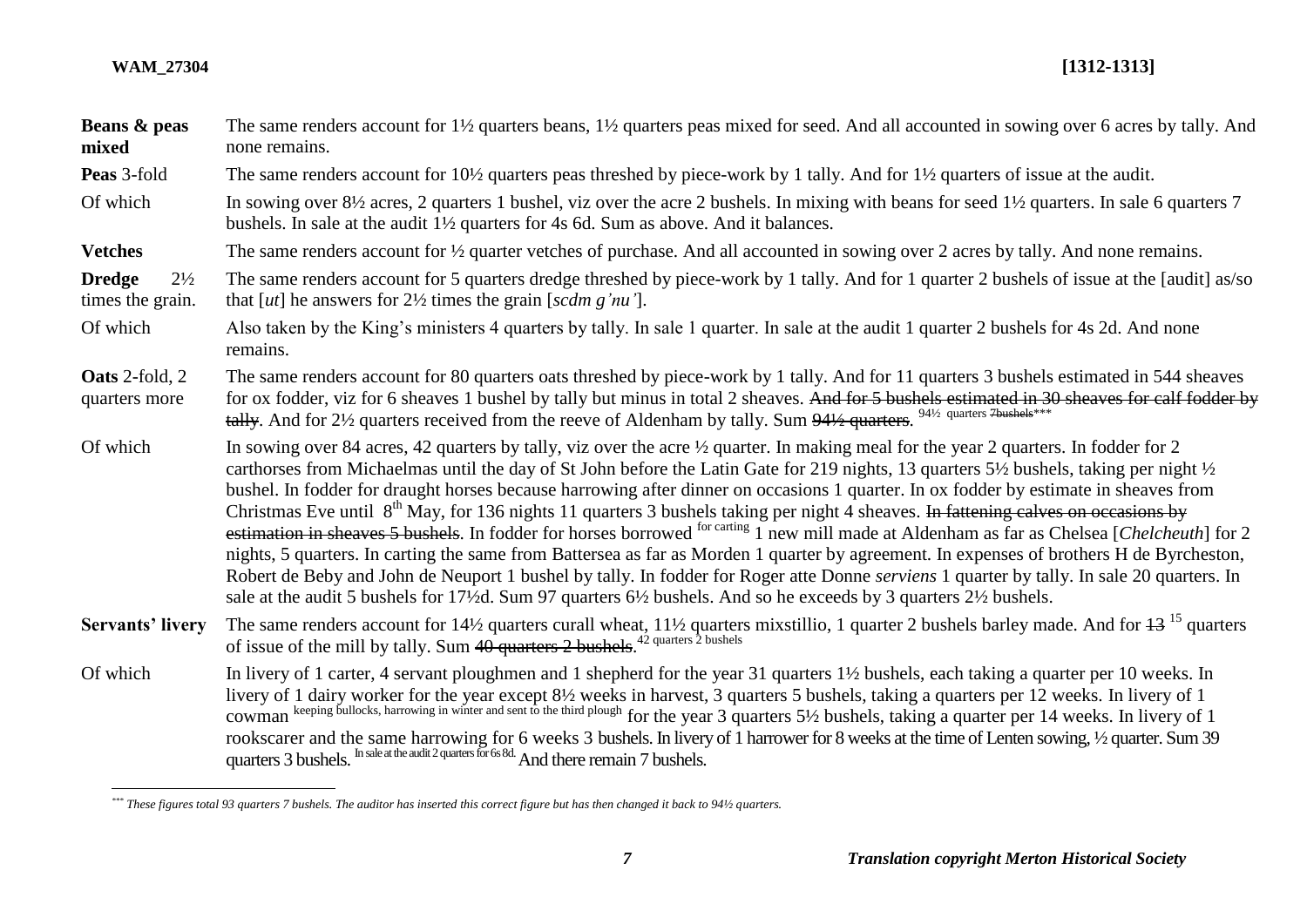# **LIVESTOCK**

| <b>Horses</b>         | The same renders account for 2 horses from the remaining. And there remain 2.                                                                                                                                                                     |
|-----------------------|---------------------------------------------------------------------------------------------------------------------------------------------------------------------------------------------------------------------------------------------------|
| <b>Draught horses</b> | The same renders account for 4 draught horses from the remaining. And for $4^{2}$ mares received from the reeve of Battersea by tally. Sum 6.                                                                                                     |
| Of which              | In murrain 1. And there remain $4^5$ mares.                                                                                                                                                                                                       |
| <b>Colts</b>          | The same renders account for 1 colt aged 1 <sup>1/2</sup> years from the remaining. And for 2 colts of issue received from the reeve of Battersea. And there remains 1 aged 2 <sup>1</sup> /2 and 1 aged <sup>1</sup> /2<br>year. <sup>††††</sup> |
| Oxen                  | The same renders account for 14 oxen, 1 steer added, from the remaining. <sup>‡‡‡</sup> And for 2 of purchase. Sum 17.                                                                                                                            |
| Of which              | In sale 1. And there remain 16.                                                                                                                                                                                                                   |
| <b>Cows</b>           | The same renders account for 5 cows, 1 heifer added, from the remaining. <sup>§§§</sup> Of which in murrain in winter 1. And there remain 5.                                                                                                      |
| <b>Bullocks</b>       | The same renders account for 3 bullocks from the remaining. Of which in murrain 1. <sup>****</sup> In sale at the audit 1 for 3s. And there remain 2, of which 1<br>male, 1 female.                                                               |
| <b>Yearlings</b>      | The same renders account for 2 yearlings from the remaining. Of which in murrain 1. And there remains 1.                                                                                                                                          |
| <b>Geese</b>          | The same renders account for 12 geese, of which 2 are ganders, 4 breeding females, from the remaining. And for 28 of issue. Sum 40.                                                                                                               |
| Of which              | In tithe 3. In expenses of brothers H de Byrcheston and Robert de Beby 1 by tally. In expenses of brother Robert the bailiff 2 by tally. In<br>sale 28. Sum 34. And there remain 2 ganders, 4 breeding females.                                   |
| <b>Capons</b>         | The same renders account for 12 capons from the remaining.                                                                                                                                                                                        |
| Of which              | In expenses of brothers H de Byrcheston and R de Beby 1 by tally. In expenses of brother Robert bailiff 1 by tally. Sum 2. And there<br>remain 10.                                                                                                |
| <b>Hens</b>           | The same renders account for 2 cocks, 10 hens, 10 chickens from the remaining. And for 10 from rent. And for 50 of issue. Sum 82.                                                                                                                 |
| Of which              | In expenses of brothers H de Byrcheston and Robert de Beby 2 hens by tally. Also delivered to brother J de Wytten 10 by tally. In sale 60<br>chickens. Sum 72. And there remain 2 cocks, 8 hens.                                                  |
| <b>Eggs</b>           | The same renders account for 320 eggs of issue. And accounted in sale. And none remains.                                                                                                                                                          |

*<sup>†††</sup> This leaves 1 colt unaccounted for.*

*<sup>‡‡‡</sup> No steers are mentioned in the account that follows.*

*<sup>§§§</sup> No heifers are mentioned in the account that follows.*

*<sup>\*\*\*\*</sup> The hide of 1 bullock dead of murrain was sold under Livestock sold, and accounted under Hides on the dorse!*